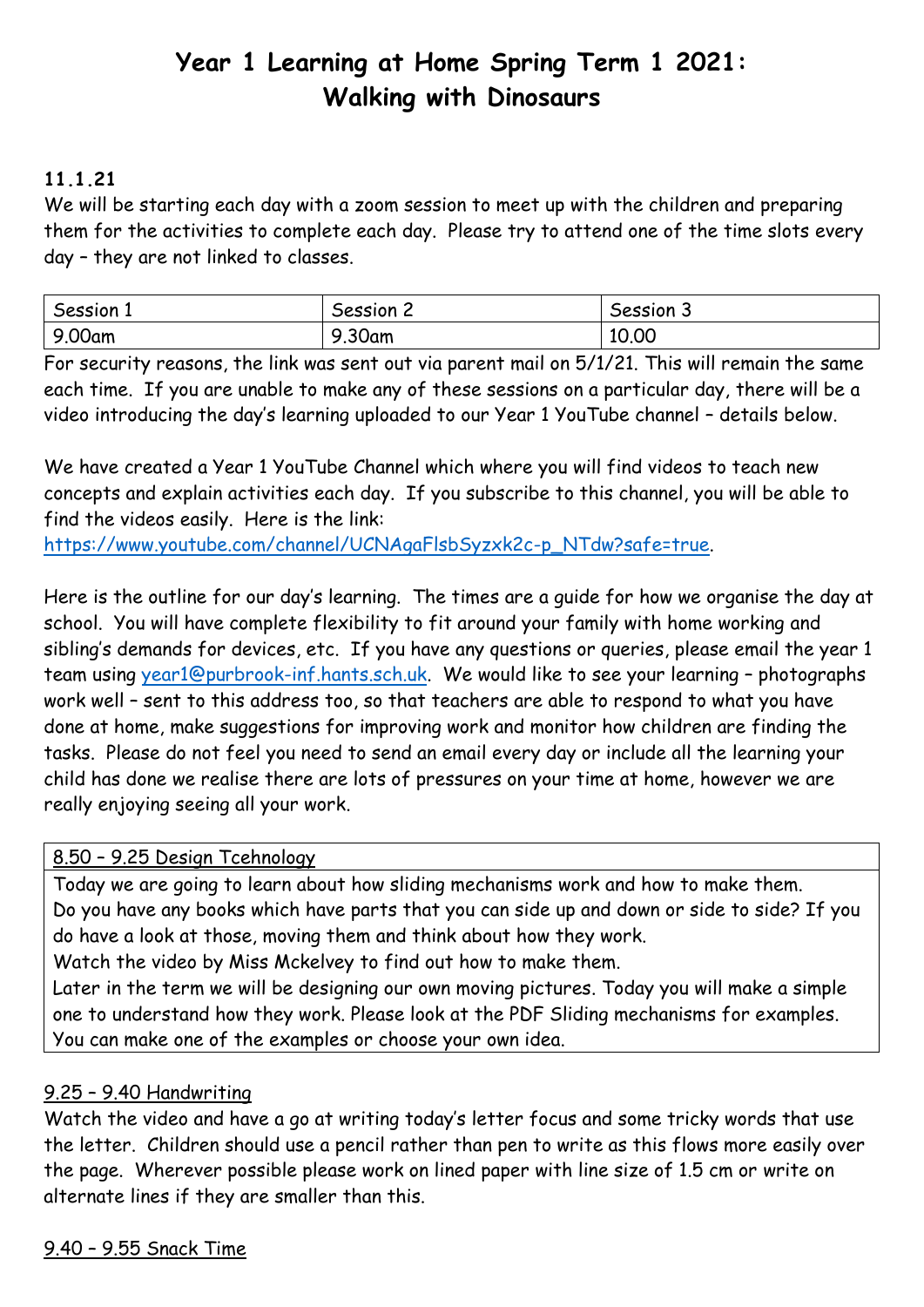#### 9.55 – 10.40 Maths

Count backwards from 1 to 100. You could use a 100 square to help your child remember the sequence.

Over the next two days we are going to be thinking about measuring lengths and heights. Today you will need a ruler that is marked in centimetres.

Show your child how to measure lines (this is easier than drawing them so please focus on this first). It is important to look carefully at where the 0 mark is to ensure they are using the ruler accurately.

Once they are confident using the ruler, ask them to try and complete the activity sheet for day 4.

#### 10.40 – 11.05 Shared Learning Time

Children plan their learning tasks using one of these areas:

- Small world (construction, dinosaurs, cars, trains, etc.)
- Creative (painting, collage, drawing using chalks, pastels or junk modelling)
- Reading
- Writing

Encourage your child to use different activities over the week.

#### 11.05 – 11.35 Phonics

Please watch one of the DfE phonics videos each day. Your child will need some paper and a pencil. It might be helpful if they can pause the video in places. The links are: **Children who usually work in Woodpeckers or Blackbirds for phonics:**

<https://www.youtube.com/watch?v=FCw5hi-kB-U&safe=true>

#### **Children who usually work in Doves for phonics:**

[https://www.youtube.com/watch?v=ckqNWTB5c4M&list=PLuGr6z2H2KNHY2HITC9jV0a65ED0aD2Ry&index=43&safe=tr](https://www.youtube.com/watch?v=ckqNWTB5c4M&list=PLuGr6z2H2KNHY2HITC9jV0a65ED0aD2Ry&index=43&safe=true) [ue](https://www.youtube.com/watch?v=ckqNWTB5c4M&list=PLuGr6z2H2KNHY2HITC9jV0a65ED0aD2Ry&index=43&safe=true)

Contact your child's class teacher via [year1@purbrook-inf.hants.sch.uk](mailto:year1@purbrook-inf.hants.sch.uk) if you are unsure which video to watch.

## 11.35 – 1.00: Lunchtime